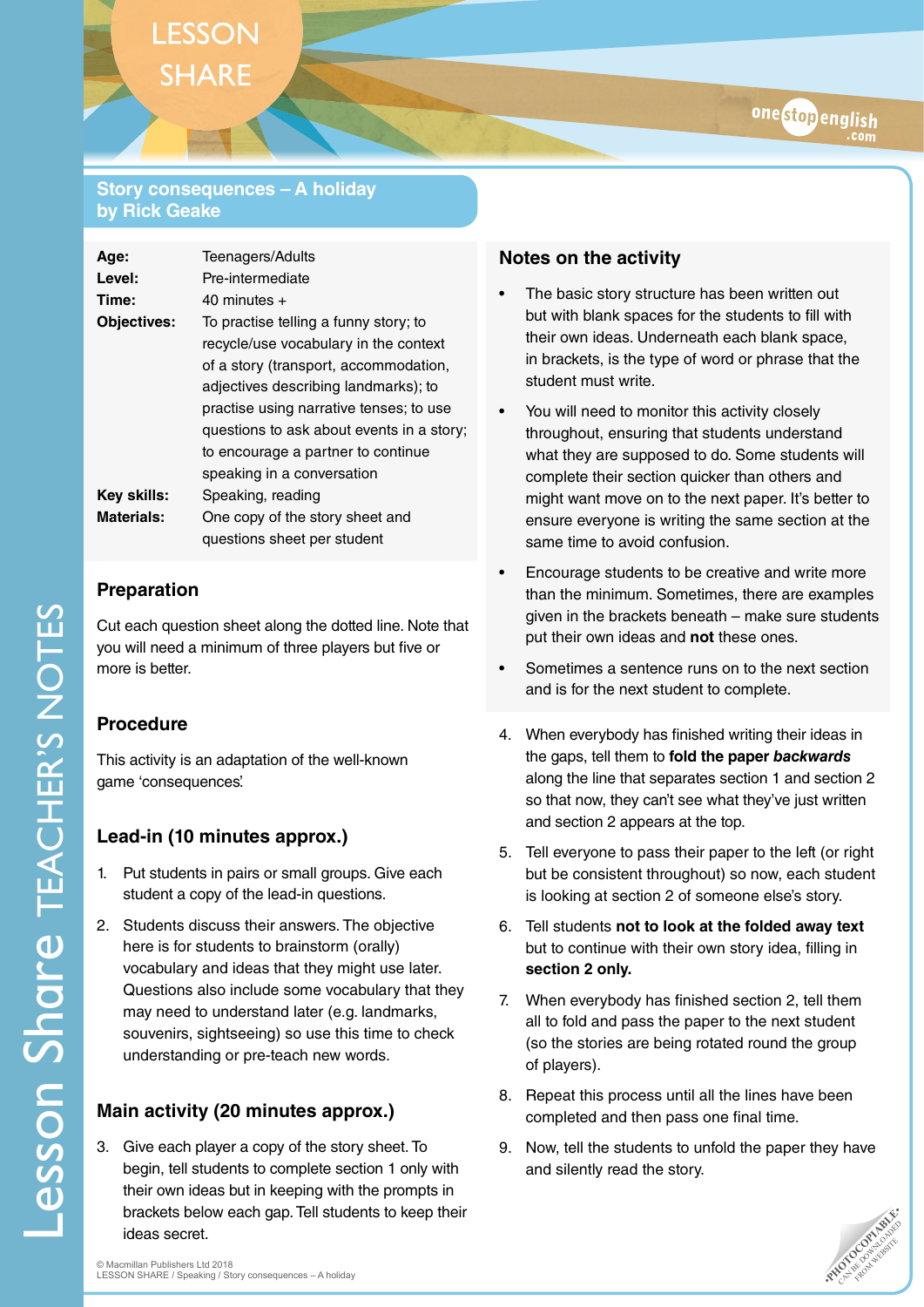### **Story consequences – A holiday by Rick Geake**

### **After-story questions –** *choose one option* **(5 minutes approx. for 2 stories)**

### **Option 1**

Students simply read their story out in pairs or to the whole class.

# **Option 2**

Put students in pairs. Student A asks the story questions provided on the questions sheet (the second set) and student B answers by referring to the story that they have. They then swap roles so B asks A. After they've finished, you can repeat this process by getting pairs to swap their two stories with another pair.

## **Option 3**

As with option 2 but students read and try to memorize the key details of the story first. Then, A asks B the questions, with B answering from memory and vice-versa.

# **Option 4**

Students memorize as much of the story as possible, then tell it like an anecdote to another student. Here, there is the opportunity to teach and practise language for reacting to what your conversational partner has said and encouraging them to continue – e.g. 'Really?', 'Then what happened?', 'Why did ...?' etc.

## **Optional extension activities**

- After listening to their partner's story, students draw pictures of the three key events of the story they've just heard, like a short comic strip.
- Cut up each story along the folded lines. Give each student a cut up story and they have to put it back into the correct order.
- Students have to correct errors in their stories, e.g. tense, spelling, use of articles, punctuation ...
- As a class, students vote for the best, funniest, most ridiculous, most imaginative story. This offers a chance to practice comparative and superlative language.
- Students rewrite their story in full (from memory so as not to simply copy it), adding extra details to each section to make it more interesting.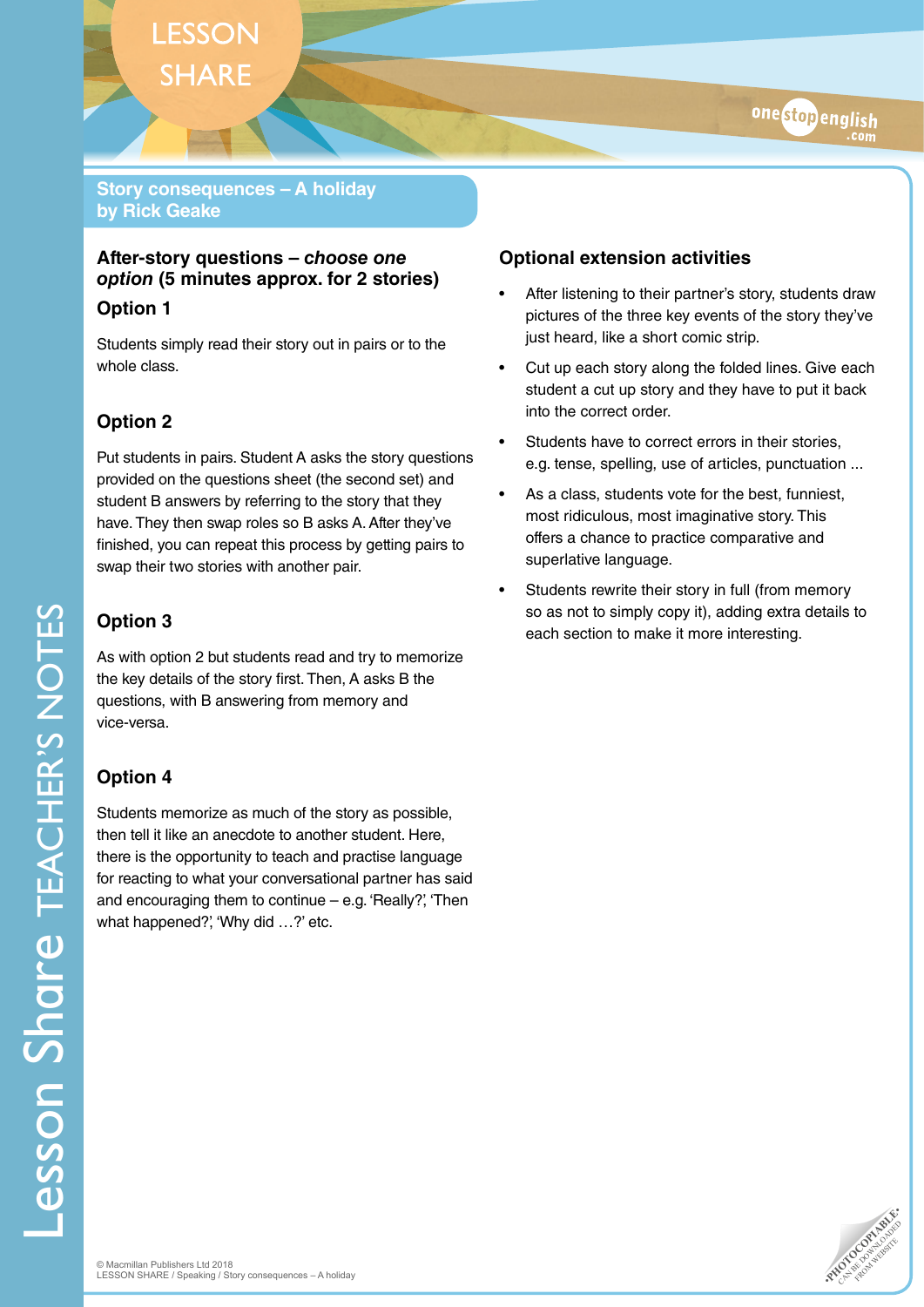| <b>SHARE</b>                                           | onestopenglish                                                                                                              |  |
|--------------------------------------------------------|-----------------------------------------------------------------------------------------------------------------------------|--|
| <b>Story consequences - A holiday</b><br>by Rick Geake |                                                                                                                             |  |
|                                                        |                                                                                                                             |  |
|                                                        | 2. It was $\frac{1}{(adjective for the vehicle)}$ and it had $\frac{1}{(noun - things on the vehicle: wheels, wings, etc)}$ |  |
| very fast/slowly.                                      |                                                                                                                             |  |
| who was $\frac{1}{(activity - verb - ing)}$ .          |                                                                                                                             |  |
|                                                        |                                                                                                                             |  |
|                                                        | 6. We thought they were $\frac{1}{(adjective for the\,mannents/landmarks)}$ and $\frac{1}{(another\,\,adjective)}$ .        |  |
|                                                        | ---------------------------                                                                                                 |  |
| $8.$ $\equiv$                                          | $(place)$ . In the end, we came home by $(place)$<br>(type of transport)                                                    |  |

Lesson Share STORY SHEET Lesson Share STORY SHEET